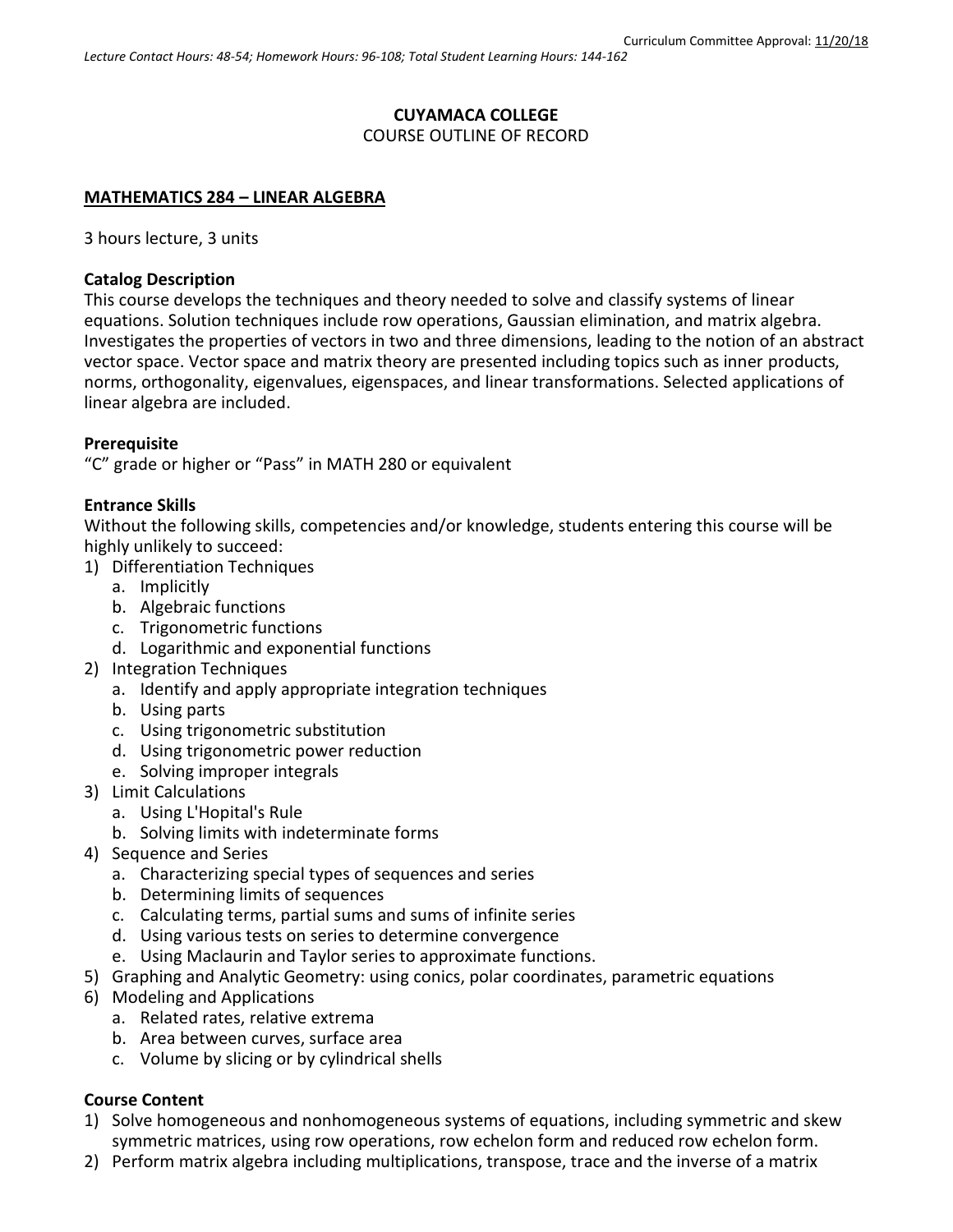- 3) Calculating determinants of matrices and identify properties of determinants. Solve application problems involving determinants such as invertible matrices and their determinants, the determinant as a function, and Cramer's Rule.
- 4) Introduction to the general Euclidean vectors spaces: Algebraic and geometric vector arithmetic, vector norms and unit vectors, directional vectors, the dot product, the cross product, vector form of lines and of planes in  $R^3$  and  $R^n$ , orthogonality of vectors and orthogonal projections, distance between parallel planes, between skew lines, between a point and a line
- 5) Solve problems involving linear transformations in Euclidean and vector spaces: linear transformation as a function, the standard matrix for a linear transformation and linear operators
- 6) Calculate the rank, nullity, kernel, and nullspace generated by a matrix or linear transformation
- 7) Introduction to the concept of inner product spaces: definition of Inner products, distance between vectors, the norm of a vector, angle between vectors, the Cauchy-Schwarz Inequality, the Triangle Inequality, and orthogonality
- 8) Calculate orthonormal bases including the Gram-Schmidt Process, change of bases for a vector space, and the transition matrix between the two bases
- 9) Introduction to the concepts and calculations of eigenvalues, eigenvectors and diagonalization including diagonalizable matrices, the multiplicity of an eigenvalue, orthogonal diagonalization

# **Course Objectives**

Students will be able to:

- 1) Solve systems of linear equations using several algebraic methods.
- 2) Transform a matrix into row echelon and reduced row echelon forms.
- 3) Perform a variety of algebraic matrix operations including:
	- a. Multiplication,
	- b. Transpose,
	- c. Trace,
	- d. Determinant, and
	- e. Inverse.
- 4) Perform vector operations on vectors from Euclidean Vector Spaces including vectors from R<sup>n</sup>.
- 5) Perform linear transformations in Euclidean vector spaces including basic linear operators.
- 6) Prove whether a given structure is a vector space.
- 7) Determine if a set of vectors:
	- a. Spans a vector space, and
	- b. Is linearly dependent or independent.
- 8) Find a basis and the dimension of a vector space.
- 9) Calculate the:
	- a. Rank,
	- b. Nullity,
	- c. Column space, and
	- d. Row space of a matrix.
- 10) Use inner product to determine the length of a vector and to describe the orthogonality of vectors.
- 11) Perform changes of bases for a vector space including computation of the transition matrix, and
- 12) Determine an orthonormal basis for the space using the Gram-Schmidt process.
- 13) Compute all the eigenvalues of a square matrix including any complex eigenvalues, and determine their corresponding eigenvectors.
- 14) Apply linear algebra techniques to solve real world problems.

# **Method of Evaluation**

A grading system will be established by the instructor and implemented uniformly. Grades will be based on demonstrated proficiency in subject matter determined by multiple measurements for evaluation, one of which must be essay exams, skills demonstration or, where appropriate, the symbol system.